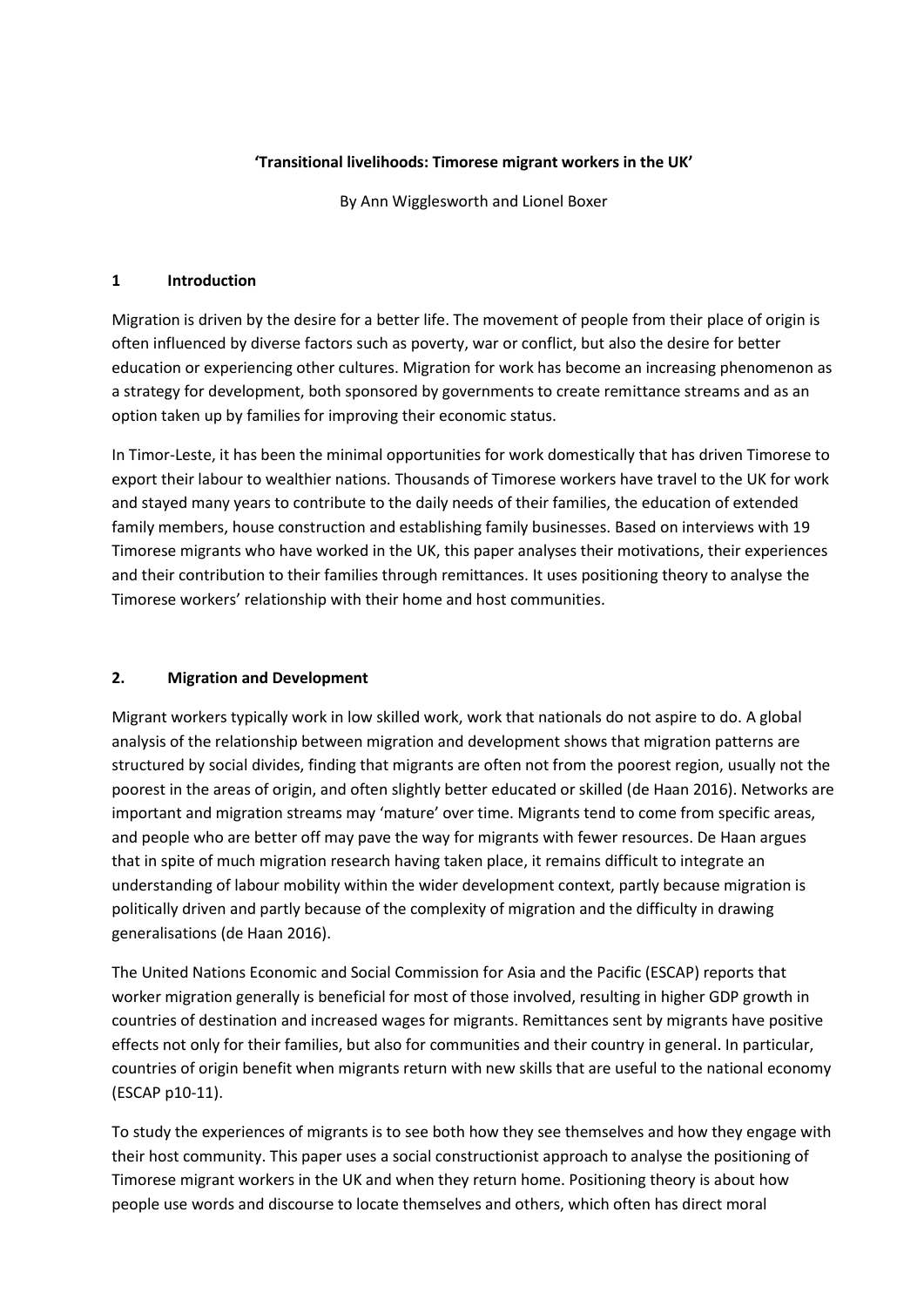implications in relation to how different communities relate to others (Moghaddam and Harre 2010). In positioning theory, people's stories can reveal how they contribute to achieving their aspirations. It is based on the principle that not everyone involved in a social context has equal access to rights and duties to perform particular actions at that moment and with those people. In many cases, the rights and duties determine who can use a certain discourse mode. A cluster of short-term disputable rights, obligations and duties is called a 'position' (Harre 2012: 193). Positioning theory draws on the discursive production of selves in a framework that analyses the interconnectedness of each individual self, groups of people, and the broader collective underlying mood of society (Boxer 2005). Boxer argues that as positioning can be negotiated through deliberate discourse that creates an image of selves, people may choose to move closer to the opportunities to which they aspire. For example, women can influence the societal presumptions about gender by the aspirations that they hold in discourse and determination for change (Boxer 2005). Migrants typically are positioned as participants on the margins of the society into which they have migrated and this paper explores how, if they personally introduce a new discourse, they may negotiate enhanced rights and duties in a foreign culture to be more than the positioning attributed by the culture's underlying mood towards them.

#### **3. Migration in Timor-Leste**

Economic inequalities between urban and rural Timor-Leste have been persistently present. The statistics show that 92% of urbanites occupy the high wealth quintiles while 50% of the vulnerable poor are predominantly in the rural areas (McWilliam 2014). Both internal and international migration has had a profound influence on the lives of Timorese families. In Timor-Leste the mobility of young people to access education and work opportunities starts with school students moving to their district town or Dili to attend secondary school. Most of them do not return to the rural areas to live but remain in the urban areas seeking further education or work opportunities. In addition, internal migration from the rural areas to urban centres has resulted from the conflicts of 1999 and 2006 resulted in huge population increase in Dili. Since 2009, around 22% of the total working age population living in Dili were migrants. Close to 39% of the working-age population moved to Dili for economic and educational reasons (ILO 2016:11). But around 18,000 children leave school every year with low skill levels, and the number of new jobs available, even in Dili, are just a few hundred (La'o Hamutuk 2016).

Timor-Leste has two official programs to facilitate overseas work for Timorese run through the Secretariat of State for Vocational Training and Employment Policy (SEPFOPE). The first, the South Korea Temporary Workers Program, is a government to government program with Timor-Leste becoming the fifteenth Asian country to join the Korean Employment Permit System (EPS). This program has enabled two thousand young Timorese to work in Korea over the six years 2009 to 2015 (Wigglesworth and Fonseca 2015).

Another program is the Australian Seasonal Workers Program which started in 2012 to fill low-skill seasonal vacancies. This has to date enabled Timorese to work in seasonal activities in Australia for up to six months a year involving 593 workers since 2012 according to SEPFOPE's records. These two programs have enabled Timor-Leste to benefit from about US\$3 million a year of remittances sent home (Soares 2014). Another study shows remittance flows through the major money sending agencies involved \$3.5m in remittances sent to Timor-Leste just in the first six months of 2016 (da Cruz et al 2016). Including remittances from the Timorese workers in UK, it is estimated that labour is Timor-Leste's third largest export after oil and coffee.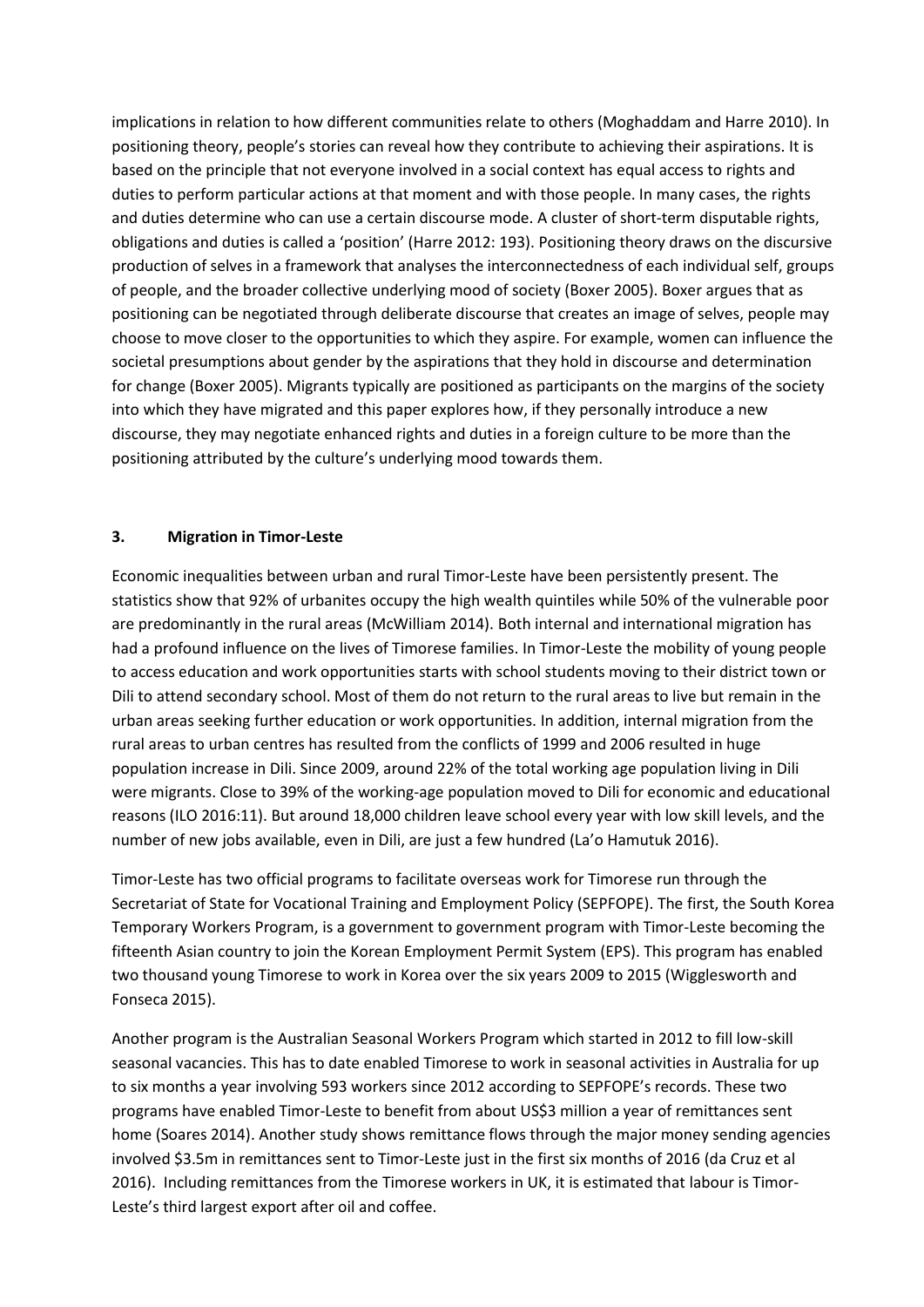The Timorese government announced in 2016 that unemployment across the country had reached 11% and that the government is seeking further opportunities overseas for youth employment because work opportunities likely to arise in the private sector in Dili are limited<sup>1</sup>. This is needed because many more people apply to participate in these official programs than are accepted. Meanwhile the UK option is available to anyone who already has a family member or friend as a connection to potential accommodation and work opportunities, although this option may close after Britain has left the EU (known as Brexit). A National Survey of Public Opinion undertaken in November 2016 asked '*Do you have any family members (over 17 years) living and working outside of Timor-Leste?'.* The survey found 19% of respondents affirmed they did, implying a significant proportion of Timorese families are supported by remittances. Further, the most frequent place of residence was England (42%), followed by Indonesia (24%), Korea (17%), Australia (9%), Portugal (8%) and Ireland (6) (IRI 2016). As some Timorese in Northern Ireland refer to being in 'Ireland' rather than 'UK' it is probably that the 6% in 'Ireland' are actually in Northern Ireland, not the Republic of Ireland and so 48% of the total migrants may be assumed to be UK residents.

Since independence, migration overseas for work, particularly to the UK, has been a major source of income for Timorese families. When Timor Leste became independent on 20 May 2002, Portugal granted citizenship to all East Timorese born prior to that date. With it came the right to work across the European Union (EU). In Northern Ireland, Dungannon is the location of a meat factory which sought migrant labour from Portugal in 2000. A Timorese man who was in Portugal at the time took up the offer of work and went to Dungannon. He told his friends and they told theirs triggering a flow of Timorese workers to the UK (Peake 2014). For the Timorese who arrived in UK in the early years of independence (2000-2005) they were escaping the hardship faced in Timor-Leste following the Indonesian military destruction and forced displacement, when many people lost their homes, were uprooted or if they worked in the Indonesian Administration lost their jobs. The hardship at this time was a strong motivator to seek work outside. The flow of Timorese migrants to UK since then has seen tens of thousands of Timorese arrive in the UK, with an estimated 16,000-19,000 Timorese currently residing there, at least 3,000 of them in Dungannon and surrounding towns. It is a result of a unique situation by which Timorese have the right to live and work in UK as Portuguese citizens, but one which faces considerable uncertainty following the vote in favour of Brexit.

In England, the linkages go back even further to the political resistance to Indonesian occupation. In the 1990s, small numbers of Timorese activists were granted political asylum to Portugal and found their way to the UK to continue their demonstrations and protest against Indonesia. They also provided a pathway for others to through offering temporary accommodation and links to access employment in England (McWilliam, A. 2015).

Cabral and Martin-Jones (2016) have analysed migration through concepts of dislocation, displacement and re-mooring in a socio-linguistic study with the Timorese migrant community in Northern Ireland. The research analysed re-grounding as 'the creation of spaces of solidarity and conviviality in local life worlds'. The construction of new identities and new forms of belonging throw light on what it means to be Timorese well beyond the borders of Timor-Leste. In research that resonates well with positioning theory, Cabral and Martin-Jones (2016) find that accounts of detachment and dislocation can be

<sup>&</sup>lt;sup>1</sup> Press release by General Director of SEPFOPE Jacinto Barros Gusmão on 1/8/2016.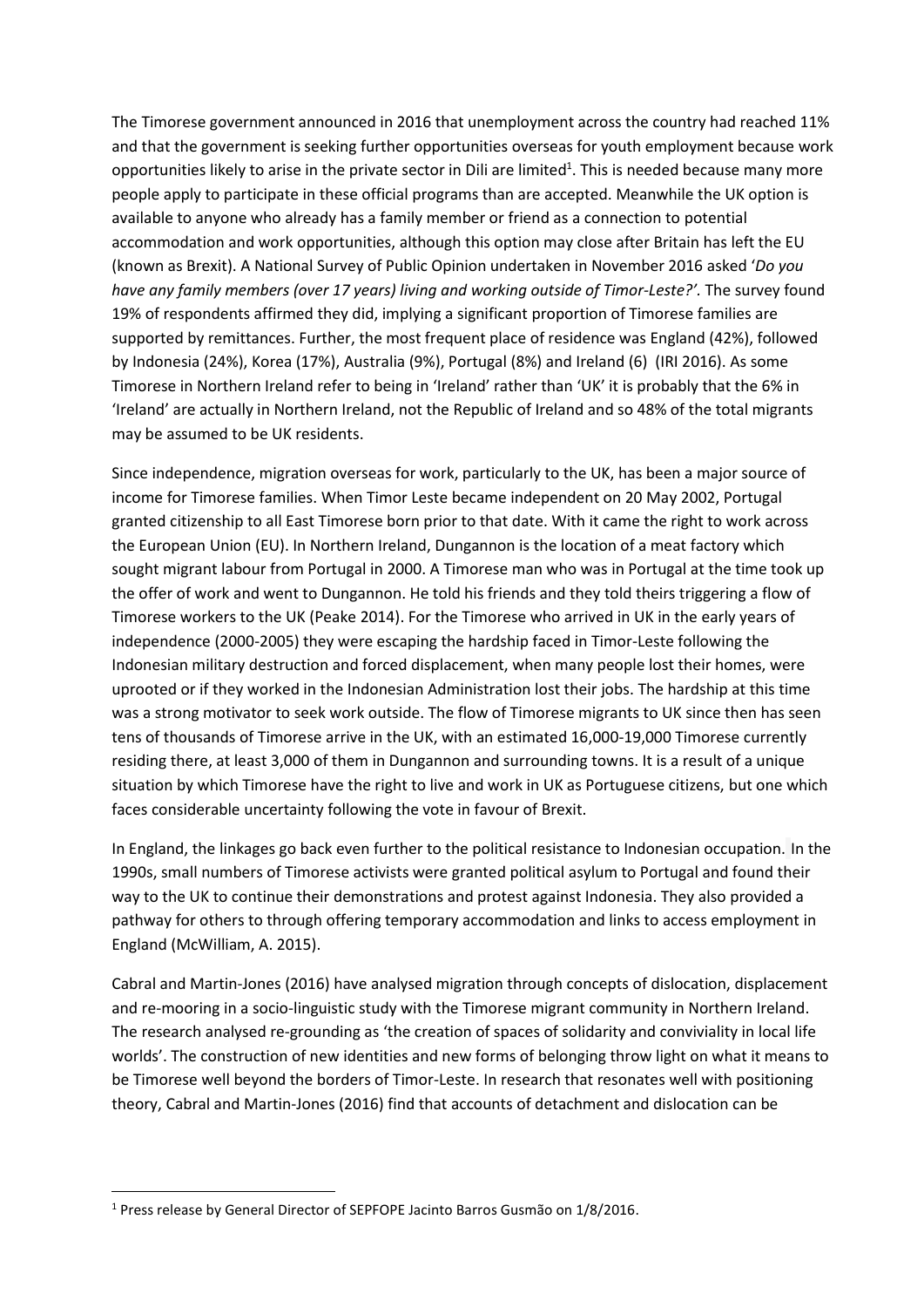counter-balanced with vivid and revealing insights into the ways in which moorings and re-moorings occur.

Most Timorese who go to the UK participate in manual work in meat processing factories, kitchen services in restaurants, warehouse labour for supermarket chains and cleaning services. Workers in UK are not part of a formal program of migration, and while the flow of remittances from UK to Timor-Leste vastly exceeds that from Korea and Australia, there has been greater interest in socio-economic research on the official programs to Korea and Australia compared to the Timorese workers in UK.

## **4. Survey methodology and profile of respondents**

This migrant worker survey was carried out in July-August 2016 to better understand the hopes, aspirations and experiences of Timorese migrants in UK. The interviews were based on the set of questions used for the 2015 research on Timorese migrant workers in Korea, but unlike the research on Timorese workers in Korea, there is no formal list of overseas workers who have been to the UK. The identification of eligible workers was done through talking to friends and colleagues in Dili about people who had worked in the UK. In this way a number of candidates were identified for interview in Dili with diverse experience in the UK, as well as a number living and working in Northern Ireland. A Timorese academic living in England who had undertaken some research in Northern Ireland was also an important contact in introducing several Timorese living there (Cabral and Martin-Jones 2016).

This research involved interviews with 19 migrant workers, including nine interviewed in Dili in July 2016 who had returned from the UK, and in August 2016, 10 interviews in Dungannon, Cookstown, Portadown and Craigavon in Northern Ireland an area that hosts the largest single community of Timorese in the UK. As the research sample is only 19, no quantitative assessment is made, rather it is a qualitative portrayal of life, work and opportunities available to Timorese working in UK and how their positioning as migrant workers contributes to the development of their families and communities.

Of the 19 migrant workers interviewed, 14 were male and 5 female. Eight respondents were in their 30s, another eight were in their 40s, one was under 30, and two over 50 years old. The majority had either some university education or had graduated (11 respondents) while five had secondary education and three had only primary or pre-secondary education. Regardless of the level of education, Timorese working in the UK experience were positioned as unskilled manual workers. The time they had spent in the UK varied from a few months to 14 years. Eight respondents had worked there five years or less, seven from six to ten years and four for eleven or more years.

## **5. Research Findings:**

## **5.1 Timorese migrant experiences in the UK**

For most migrants, the opportunity to go to the UK to work arose because they had relatives or friends already there. On arrival, they would stay in the house of their Timorese contact person and start looking for work. Often the first work they get is casual weekend work. Some were doing casual work for months or years before they were offered a regular fulltime job. Some workers changed their jobs a number of times, sometimes to get regular full time work and sometimes to get a better paid job. Some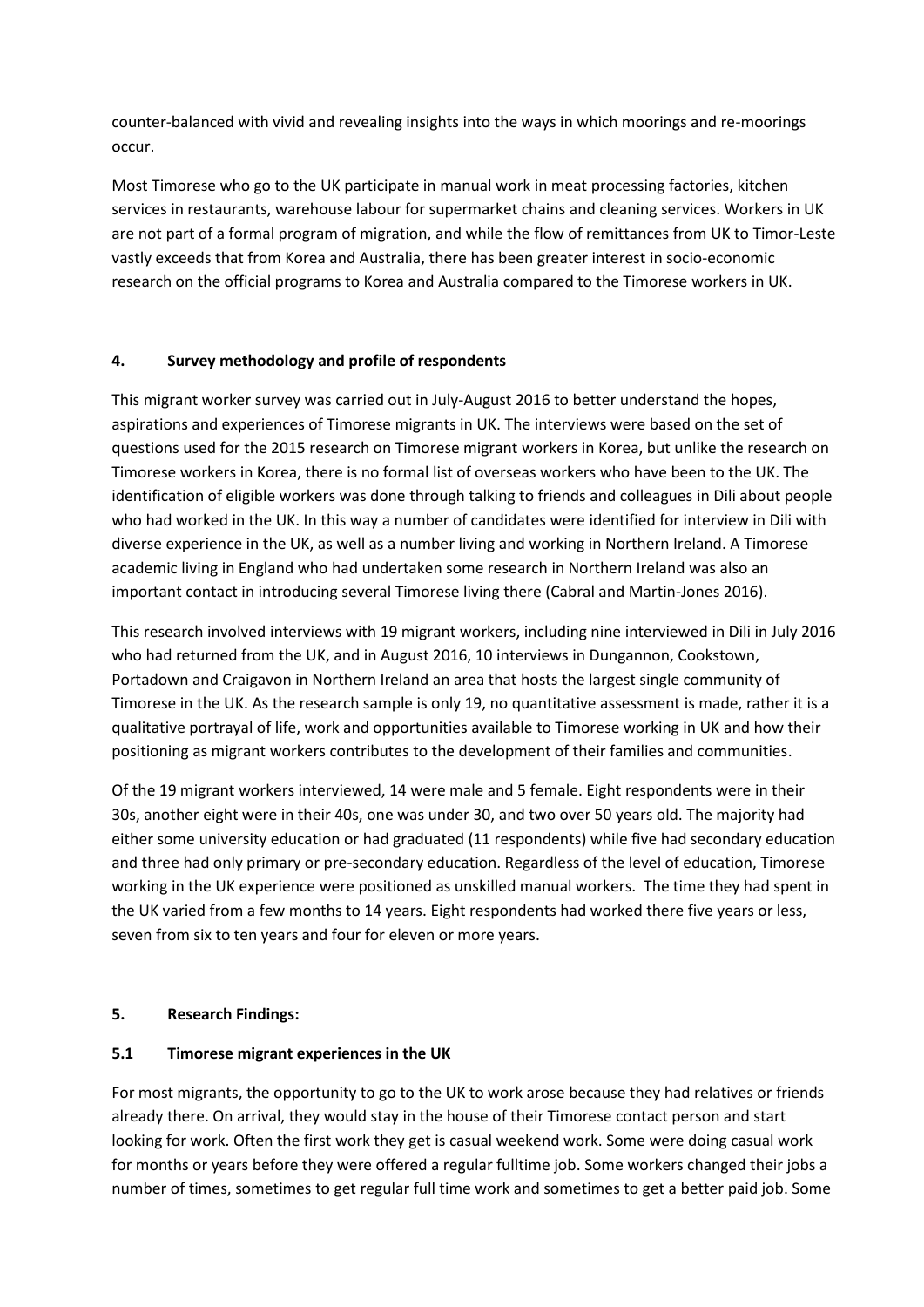live in overcrowded conditions, to minimise the cost of rent. Others choose to pay a bit more in a house where they can have their own room and enjoy a better lifestyle. Almost all the Timorese workers lived and worked with other Timorese, thus reinforcing their positioning as a distinct migrant community.

Of the Timorese migrants in Northern Ireland some seven out of ten Timorese migrants interviewed worked in Moy Park chicken factory or another in Dungannon meat factory. In Moy Park, Dungannon chicken factory there are reportedly some 800 Timorese workers amongst a workforce of about 1,800 workers as well as 200 Timorese of 600 workers in Dungannon Meats and more in the Moy Park factory in Craigavon<sup>2</sup>. It should be noted that many British people find the idea of working in a meat factory to be distasteful, but the Timorese explain they do not mind preparing meat which is routinely done within the family in Timor-Leste. In addition, one worker was a cleaner for an old-aged home and two worked as interpreters for social services in addition to a chicken factory job. As a result of their roles, these interpreters had a good ability to describe the challenges faced by Timorese workers.

The returned migrant workers interviewed in Dili had more varied types and locations of work. Most of these workers had lived in several different places in the UK, and had changed their jobs several times. Places of residence included Manchester, Crewe, Norwich, Great Yarmouth, Oxford, Peterborough and London, each hosting a significant Timorese community. Two worked in supermarket warehouses, two more worked in Chinese restaurants as kitchen hands and one worked as a cleaner. The other four worked in meat or chicken factories in Northern Ireland for part or all of the time. Most workers changed their work during their stay in UK. In England many workers moved to a new town when they heard from other Timorese friends that there was better pay or full time work there.

In Northern Ireland where the opportunities were concentrated in a few factories they were more likely to upgrade their position from casual to full time in the same factory. Two large Moy Park chicken factories operated 24 hours a day operating on three shifts (morning, afternoon and night) as well as weekend shifts. Often new workers were recruited for weekend shifts and made permanent if they worked well and a vacancy came up. Full time workers had opportunities for overtime in addition to regular shifts as the factory worker requirements depended on meeting production orders.

Overall, workers felt that they were treated well with the majority (14 respondents) saying their treatment by their employer was "good" or "very good". They explained that working in UK teaches you punctuality and teaches you to work hard, but in contrast to Timor-Leste, the salary is better and is paid regularly on time. Overall Timorese workers appreciated the systems in the UK which they said were non-discriminatory because they could claim and receive the same benefits as any other EU worker.

Those who talked of their treatment being less than "good" often talked of issues with other migrant workers as supervisors, typically an Eastern European worker having arrived in large numbers after 2010. It was said that the eastern Europeans aspired to raising their status into supervisory roles where they wielded some power. Several Timorese workers explained that these supervisors would demand payment for fulfilling their functions, such as agreeing to changing worker's shifts or their annual leave dates<sup>3</sup>. In these situations, workers in factories often had limited contact with their employers, unlike workers in smaller businesses who spoke positively about the fairness of the workplace and their employers.

<sup>2</sup> Interview 2, Northern Ireland, August 2016

<sup>3</sup> Interviews 2, 9, Northern Ireland, August 2016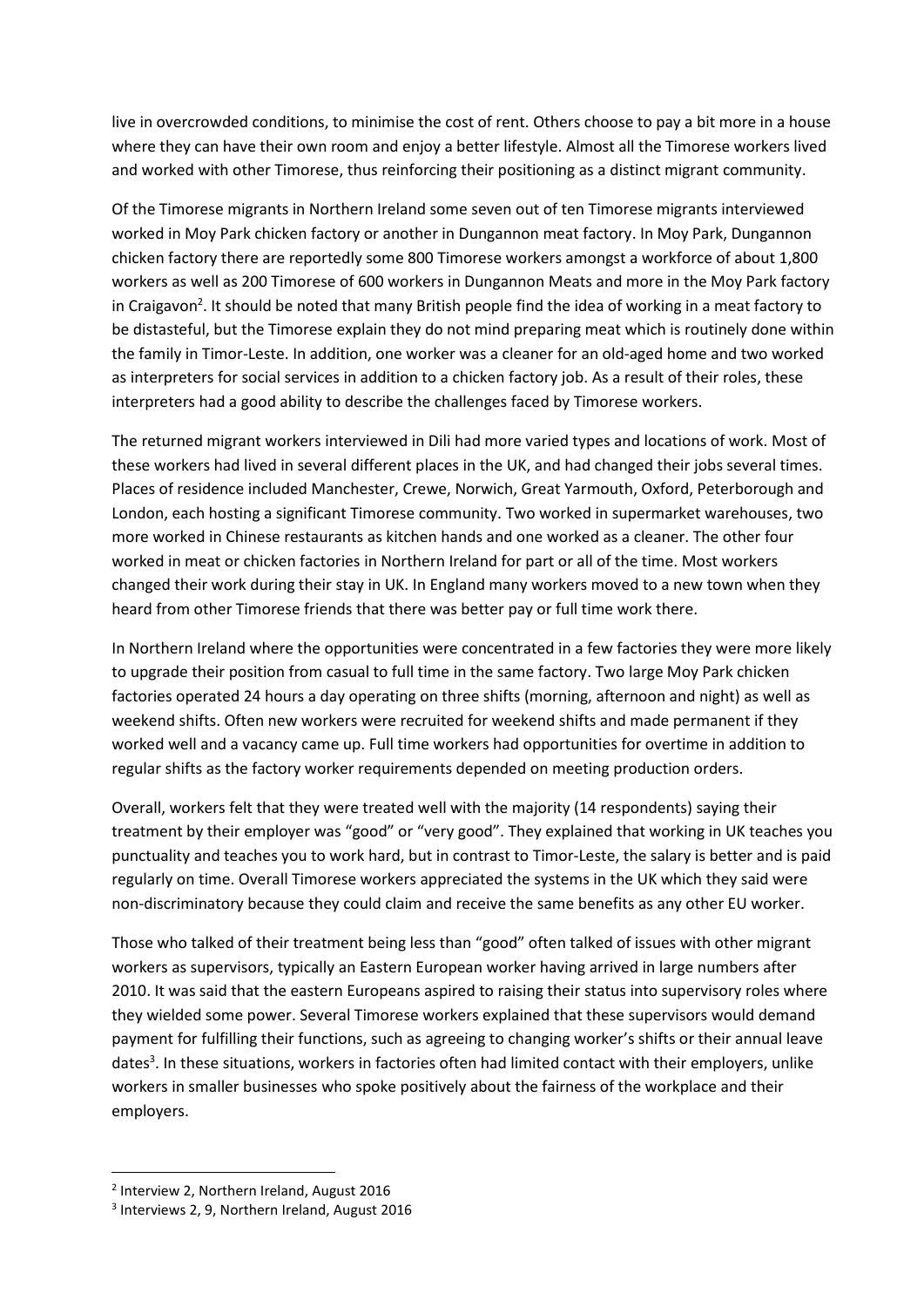On the whole they said that life in UK was "easy" because their work roles produced salaries that were regularly paid, and life was predictable with clear sets of rights and duties. It was also said it was easy to live there with work although the high cost of living made it hard to live there without work. The workers lived exclusively with other Timorese (with one exception), and many did not get a good grasp of English even after many years in the country. Timorese workers explained that to manage in UK without English skills was easy because they lived in the Timorese community and even when they went shopping they would go to a supermarket where it was not necessary to speak English. Moy Park offered English classes for its workers for \$100 a year which some participated in but others said they worked long hours and did not have time. Some who did speak English found difficulty in understanding the Irish accent. This failure to achieve English competence resulted in them living almost entirely within the Timorese community, marginalised from the host community. In the chicken factory there were so many Timorese that they did not need to speak English, reinforcing their positioning as unintegrated migrant workers. With little contact with their host community, most live on the margins of UK society just as a place of work to earn money before returning home.

In contrast to these experiences, a few workers did deliberately become proficient in English and engage with the British community. Some mentioned having English workmates or friendly neighbours that they spoke to, one played football on weekends with a British friend, and another deliberately chose to rent a room in a house with a British family and to widen his experience by travelling in Europe<sup>4</sup>. In doing so, these workers engaged in repositioning, gaining a sense of acceptance, and sometimes wider opportunities. For instance it was a conversation with her British friend that led one respondent to talk about her previous role as a nurse and her to find a pathway into social services<sup>5</sup>. She is one of two workers who have taken on the role as interpreter for British professionals working in the local health services, social services, police and legal services, in addition to a job at Moy Park factory<sup>6</sup>.

Workers who just wanted to save money to send home, minimised expenditure on going out and entertainment, most only meeting up with other Timorese for community celebrations or events. However, quite a number of Timorese workers were reportedly involved in gambling through the local betting shops, one respondent estimating this at 40% of Timorese workers betted regularly, although none of the participants would admit to it themselves.

For these workers, the underlying mood in the UK is dramatically different than East Timor; in the UK salary is reliably paid, whereas in Timor the salary payments are notoriously unreliable. As a result, workers feel positioned far more fortunately than their friends and family at home in Timor. It is perhaps it is this repositioning that is the greatest attraction of working in the UK for Timorese. That is, in the eyes of their family they become providers of security and a source of income that gives a sense of satisfaction. It is also the reason they might feel trapped, unable to return home until economic obligations have been achieved.

### **5.2 Perceptions of the local community: Conflict and challenges**

Concerns about how the Timorese community was locally perceived were raised by workers in Northern Ireland. Three Timorese respondents have worked hard to try to build good relations with the host

1

<sup>4</sup> Interview 18, Dili, July 2016

<sup>5</sup> Interview 9, Northern Ireland, August 2016

<sup>6</sup> Interviews 3 & 9, Northern Ireland, August 2016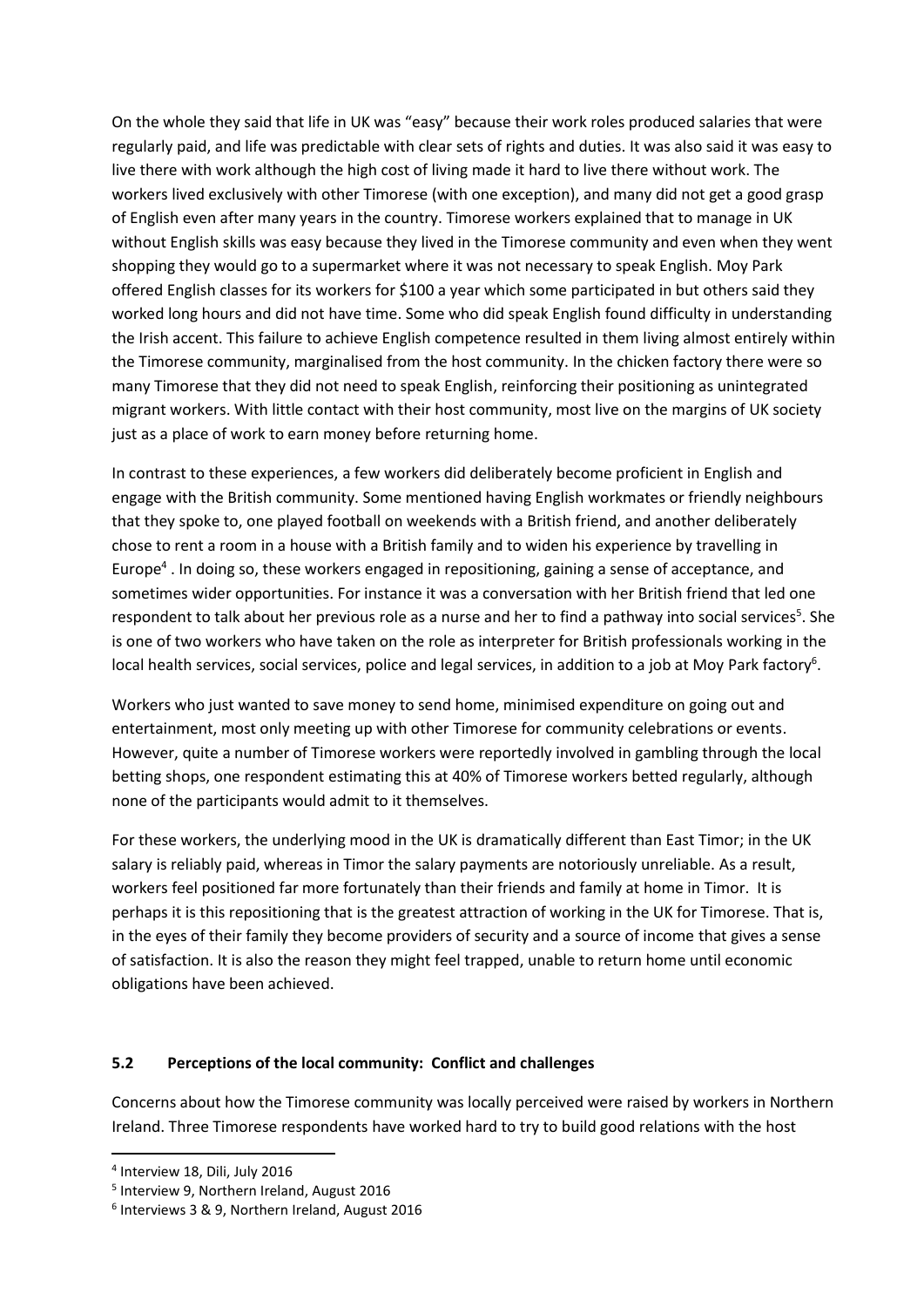community, helping other Timorese workers understand the laws and mores of the host culture. Two hold formal interpreting roles and one acts as a community leader through a sense of social responsibility<sup>7</sup>. They were examples of where Timorese have engaged with the host culture to improve the community positioning in the eyes of the host community.

In the early years of migration to Northern Ireland, several former Timorese workers in Northern Ireland spoke of experiencing discrimination. These workers arrived in the early years of Timorese independence (2000-2005) which coincided with a time of continuing communal tensions in Northern Ireland. As Catholics, they experienced discriminated by the Protestant community, a problem that fortunately is no longer an issue. Some compared the communal Northern Irish tensions to the conflicts that had taken place in Timor-Leste.

In one incident of communal tensions in Northern Ireland in July 2011 there was an outbreak of violence when loyalist rioters tried to attack nationalist homes. For several hours, police were attacked by people armed with petrol bombs, bricks, bottles, fireworks and other missiles in the latest violence surrounding the high point of the loyalist marching season. It was reported that East Timorese packed their bags and ran from their homes in Portadown when the area was engulfed in violence. Their neighbours tried to reassure the Timorese that they would be safe in their homes, but they were frightened and left (The Guardian 16/7/2011). This response reveals the continuing trauma that is legacy of the many years of conflict in Timor-Leste.

There have also been a series of conflicts and incidents which have resulted in the Timorese community to be profiled in the media, not always for good reasons. For example in Northern Ireland it was reported in the media that clashes took place between some 50 Lithuanian and East Timorese workers outside the Moy Park plant in Dungannon (BBC 9/12/2005), and another reported that there had been an increased racist attacks against migrant workers (in general) in Dungannon (Guardian 3/2/2007).

Timorese instigated violence includes an incident of fighting between two Timorese, resulting in the fatal stabbing of one Timorese man and the arrest of the other (Irish Times, 2/8/2013). More recently videos of organised fights between Timorese individuals in Dungannon were circulating on the internet, said to be taking place in broad daylight and involving dozens of people, including young children, watching as two men attack each other (Belfast Telegraph, 3/8/2016). In another incident, fighting broke out between two rival martial arts groups in Dungannon. One man intervened and talked to the police on their behalf wanting to explain to the host community that not all Timorese were violent like that<sup>8</sup>. Such incidents position migrants in general, and the Timorese in particular as undesirable. This is an image that some Timorese in the community are working hard to overcome, by taking on a support role to help Timorese who have difficulties. With several incidents having taken place in Northern Ireland, Timorese are getting an unwelcome reputation for violence.

At least four Timorese workers have died in Northern Ireland. Most recently a 34 year old worker died of a heart attack. One worker helped the family get the body home by paying £6,350 for the plane ticket, and raising funds for this from the Timorese community. He contacted the Timorese embassy for support but they did not help, saying that they were there on a Portuguese passport. He felt this was not fair, because Timor-Leste is the country that is benefiting from these workers sending remittances

<sup>&</sup>lt;sup>7</sup> interviews 2, 3, & 9, Northern Ireland, August 2016

<sup>8</sup> Interview 2, Northern Ireland, August 2016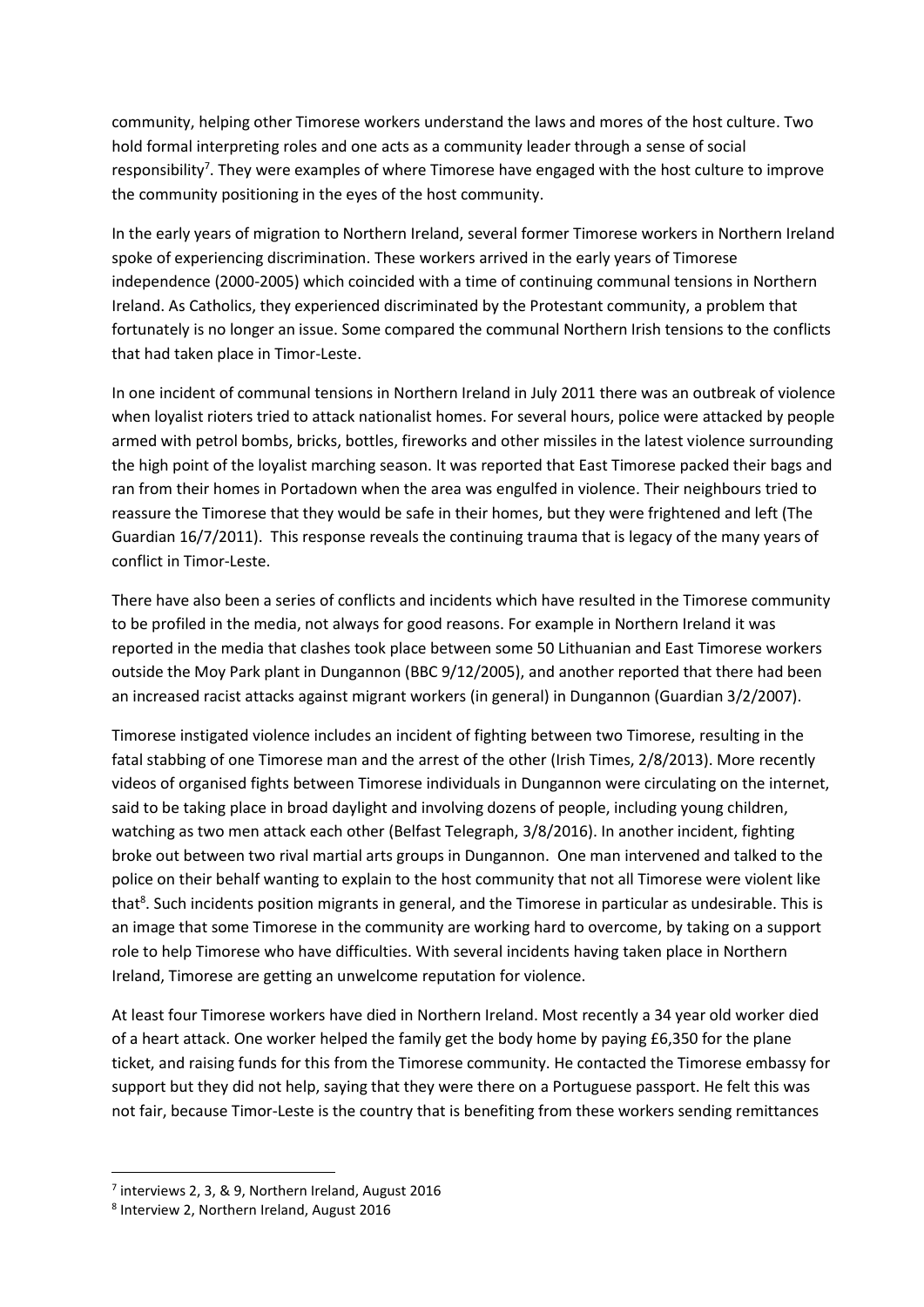home to their families<sup>9</sup>. This has been a particularly sore point, not only in Northern Ireland but amongst other Timorese communities in the UK<sup>10</sup>. This issue highlights the paradoxical positioning that Timorese put themselves in, perceiving themselves to be Timorese, but inadvertently denying themselves support by the Timorese government by virtue of their Portuguese passports.

Without cultural awareness of the expectations from an EC citizen, Timorese are unaware of the legal frameworks in which they operate, and inadequate English skills makes them dependent on others in the community for information. An example of this was given of a Timorese worker who bought a goat in a market and killed it, not knowing that in UK it was necessary to have a license from the government to kill an animal. A complaint was made by a member of the public. Another further violation of animal rights was reported after a Timorese was seen grabbing a dog and beating it. As a result of these incidents there was a petition from the local community asking the government to deport Timorese with people demanding 'do not bring your culture here'. This negative positioning of Timorese workers in eyes of the host community required considerable effort by English speaking Timorese to deal with. They explained that the less English spoken by Timorese workers the more likely they were to have problems, reinforcing the notion that repositioning is strongly linked to greater integration in the host community<sup>11</sup>.

#### **5.3 Remuneration, benefits and remittances**

Most workers received an income between £1,000-2,000 a month, often only just above the minimum wage of £950 a month. Three respondents earned under £1,000 and the two workers working in a professional capacity as translators earned more than £2,000. Several respondents said that in Timor-Leste they would receive less for a month's work than they receive for a week in UK.

In the UK, all workers are required to contribute to the National Insurance (NI) scheme through which they receive a Health Card which gives the right to free health services. They do this through the Job Centre, as a National Insurance number is a requirement for employment. Once they have contributed to the NI they are eligible to receive benefits during periods of unemployment, some of those interviewed having benefited from drawing on NI while they were between jobs. Each year every worker must submit a tax return to the Tax Office, and they generally receive a tax refund.

The money that was sent in remittances was principally used for daily living expenses (16 of 19) and for student fees (9 of 19). Four workers did not send any money home in the past year. Most workers with spouse and children in Timor-Leste sent money every month, generally between USD 250-600 a month. A number of workers sent money separately to a brother or other family member for student fees, typically USD 150-250 a month. Some single workers sent money for their parents' daily needs as well as for their siblings schooling and one for his fiancé's student fees. Others send money only as requested but one had to send US\$ 1,300 for the funeral of a family member which severely reduced the direct benefit he got from his time in UK. All these people could be said to having adopted positioning as providers for their families at home, some remaining longer in the UK to meet financial obligations than they may have originally planned to do.

1

<sup>9</sup> Interview 2, Northern Ireland, August 2016

<sup>10</sup> Personal communication with Andrew McWilliam 21/4/2017

<sup>11</sup> Interview 3, Northern Ireland, August 2016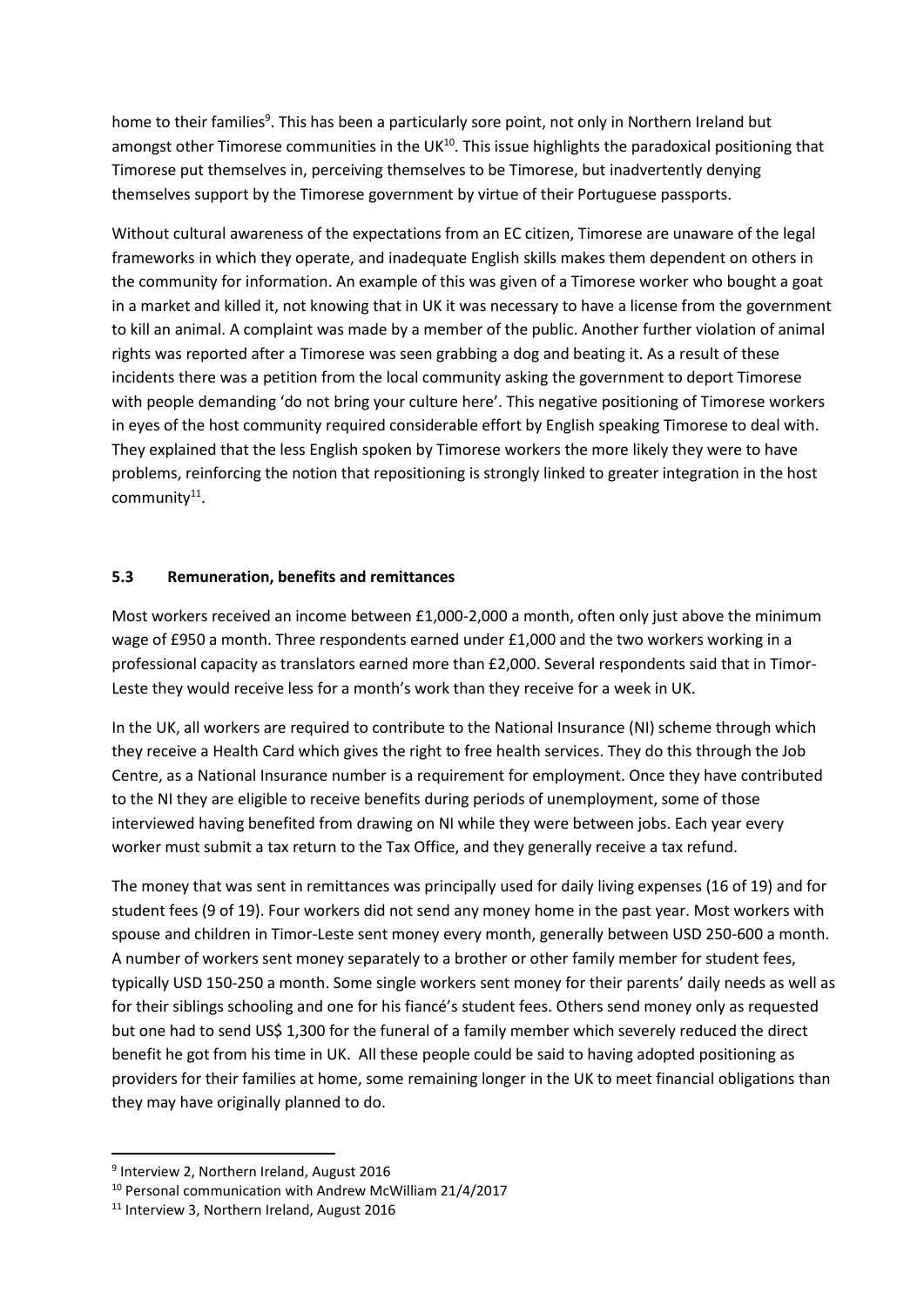### **6. Positionings of short term and long term migrants**

Among the workers interviewed in Northern Ireland, four of them had gone to UK in the early years of independence (2002-5) as a way to support their family during those years of hardship. They have now been resident in UK for 11-14 years, and have established families with children going to school there. Five workers have been resident between six to eight years, and two Timorese couples said they had arrived there single and had met in the factory and later married and stayed in UK. Their children born in the UK have the right to UK citizenship. Among the workers who had already returned from UK to Timor-Leste, three had stayed just one or two years, three for three to five years and another two for seven years.

Of the workers interviewed, five were single, and nine had partners and/or children living in Timor-Leste. They have regular contact with their families back home, most of them making contact at least once a week and often every day. A worker explained that they are in the UK only to earn money and send remittances home, to support their families in Timor-Leste and they endure a lonely existence<sup>12</sup>. They are reluctant to spend money on trips home because they need to maximise the money that is sent home, but they are homesick and want to return. Some said they could return only after certain obligations have been fulfilled, such as enough money to build a house, or support for the education of family members over a number of years into the future. These Timorese, despite spending years in the UK and retaining their positioning unchanged, are nevertheless achieving the objectives that they hoped for – a better life for their family back home.

Families who have children going to school in the UK are in an altogether different situation. Their families are their main focus of concern and they will only send remittances to Timor-Leste on rare occasions when there is a particular request or need. Some have not returned for a visit for over ten years. For those with children in school their reality has changed substantially and they reap significant benefits through child support payments provided by the UK government in addition to their salary and free schooling. In addition many of their children are English speakers who have never visited their homeland. Their culture has become influenced by the English speaking environment and these children are schooled in the UK and are positioned with opportunities more akin to British than as Timorese migrants. In addition, the parent's links with home are weakened as the focus of their hard earned money is on their children in the UK. On the minimum wage they can ill afford to travel with children to Timor-Leste on the other side of the world, so the children do not share what their parents have experienced and they do not know life in Timor-Leste. Parents recognise that their children's future lies in the UK.

One worker arrived in the UK in April 2003 and has now worked in Moy Park factory for 14 years. In 2006 his wife and baby son arrived for a visit but decided to stay. His wife has never worked in UK but stayed home to raise the children. They have one UK born child and in 2012 they brought over their other children, altogether six. The two oldest children are now working in UK, two are in college and the two younger children are still in school. The parents still do not speak English but speak to each other in the language of their home district. The children do not speak this language as they were brought up in

<sup>12</sup> Interview 1, Northern Ireland, August 2016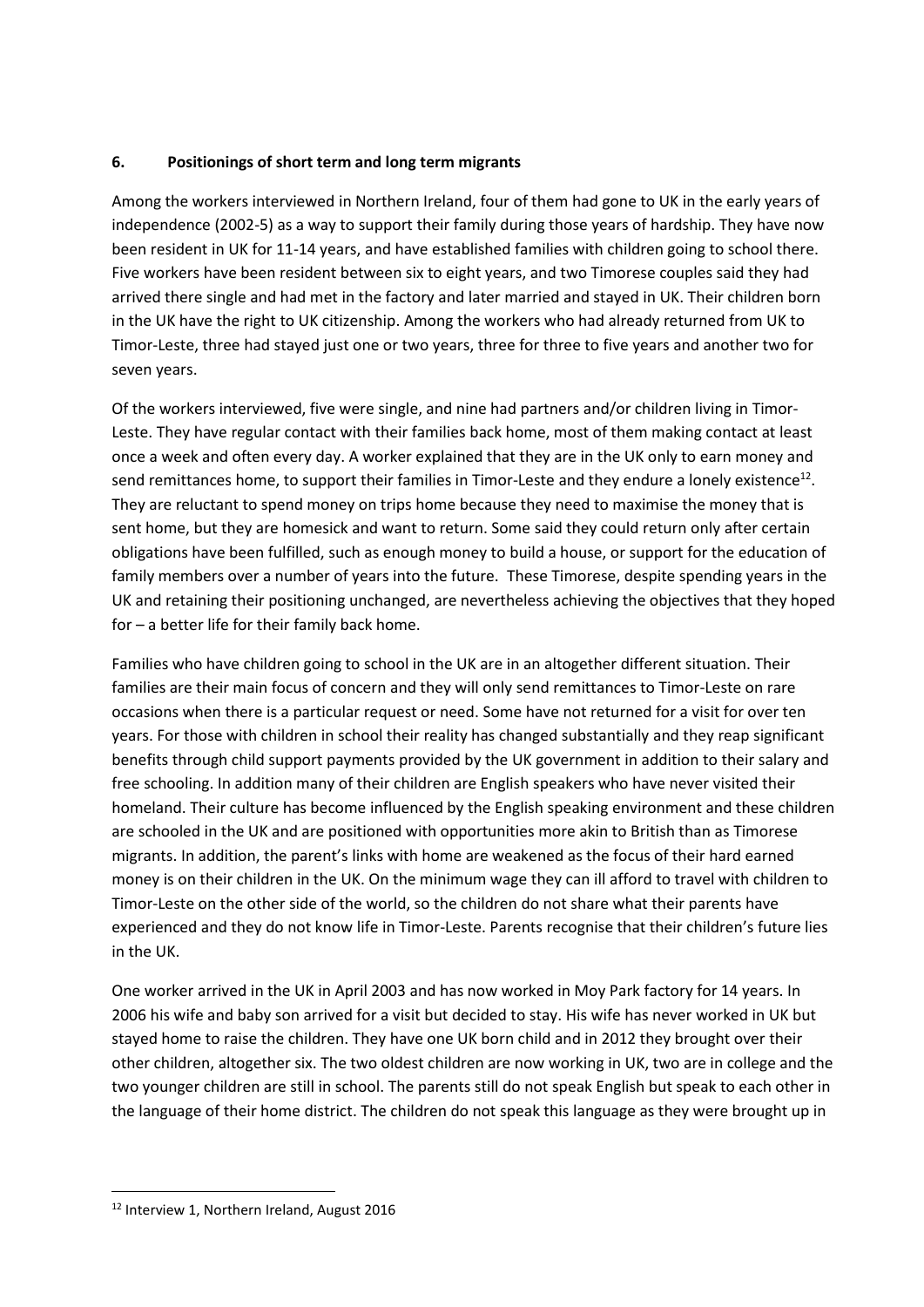Dili where the official Tetun<sup>13</sup> language is spoken. While they speak Tetun with their parent, English is their main language of communication as they were educated in English and have English speaking  $friends<sup>14</sup>$ .

This family offers a particularly clear contrast of positioning. There are four groups (1) the parents who have not learned English, (2) two older siblings who have learned some English, (3) two middle schoolage siblings who are fluent in English, and (4) two younger school-age siblings for whom English is their major linguistic environment (at school and with friends). The parents have accepted their own positioning as unskilled migrant workers with limited opportunity for advancement. The older children who were partially educated in Timor-Leste continue to work as migrant workers, but one has been able to get a job in a car factory in Oxford, a more skilled job than his father. The middle siblings will have broader capabilities and employment opportunities as a result of their more comprehensive UK education. Different to the previous groups, the youngest siblings, as a consequence of their participation in primary school with members of the Irish community, have a positioning only marginally different from their Irish classmates, and consequently should have the opportunity to achieve the same competence and capabilities in the workplace, and, if born in UK, the right to citizenship. It is suggested here that demarcation of positioning is clearly different between these four groups of the same family.

The implementation of Brexit has led to uncertainty about the future for Timorese residents, but recent reports indicate that the protection of British residents in Europe will require a reciprocal arrangement concerning the future of EU migrants in UK. It has been suggested that while new migrants may be curbed, current residents are likely to be allowed to stay, particularly as, even since the Brexit vote, there has been reported a drop in inward migration resulting in a shortage of low-skilled workers.

## **7. The impact of migration on life at home**

Of the workers who had returned to Dili, most felt themselves to be in a better situation than before they went to UK. Two workers were employed, one in an NGO and another as Director of a training centre, both roles that required English language to work with international agencies. Five of the workers were able build or renovate their house with the money they earned. One worker had returned from UK after four years, then renovated his house and then built a house to rent out to foreigners for income. In addition he used the money to renovate the small family shop and buy more stock …. 'Now life is good' he said<sup>15</sup>.

Women who leave their husbands and children at home to go and work in UK are proud to have contributed to the family wellbeing. One worker who was in UK for just a year, sent money to her husband and children every month. She also had savings which she used to start a new restaurant on a main street in Dili. She now earns extra cash by helping others to process documents to go to UK. She is happy about her experience: 'Having money from UK changed my life' she said<sup>16</sup>.

1

<sup>&</sup>lt;sup>13</sup> Tetun is one of two official languages, the other being Portuguese. Tetun is the most widely spoken language in Timor-Leste.

<sup>14</sup> Interview 6, Northern Ireland, August 2016

<sup>&</sup>lt;sup>15</sup> Interview 12, Dili, July 2016

<sup>&</sup>lt;sup>16</sup> Interview 13, Dili, July 2016.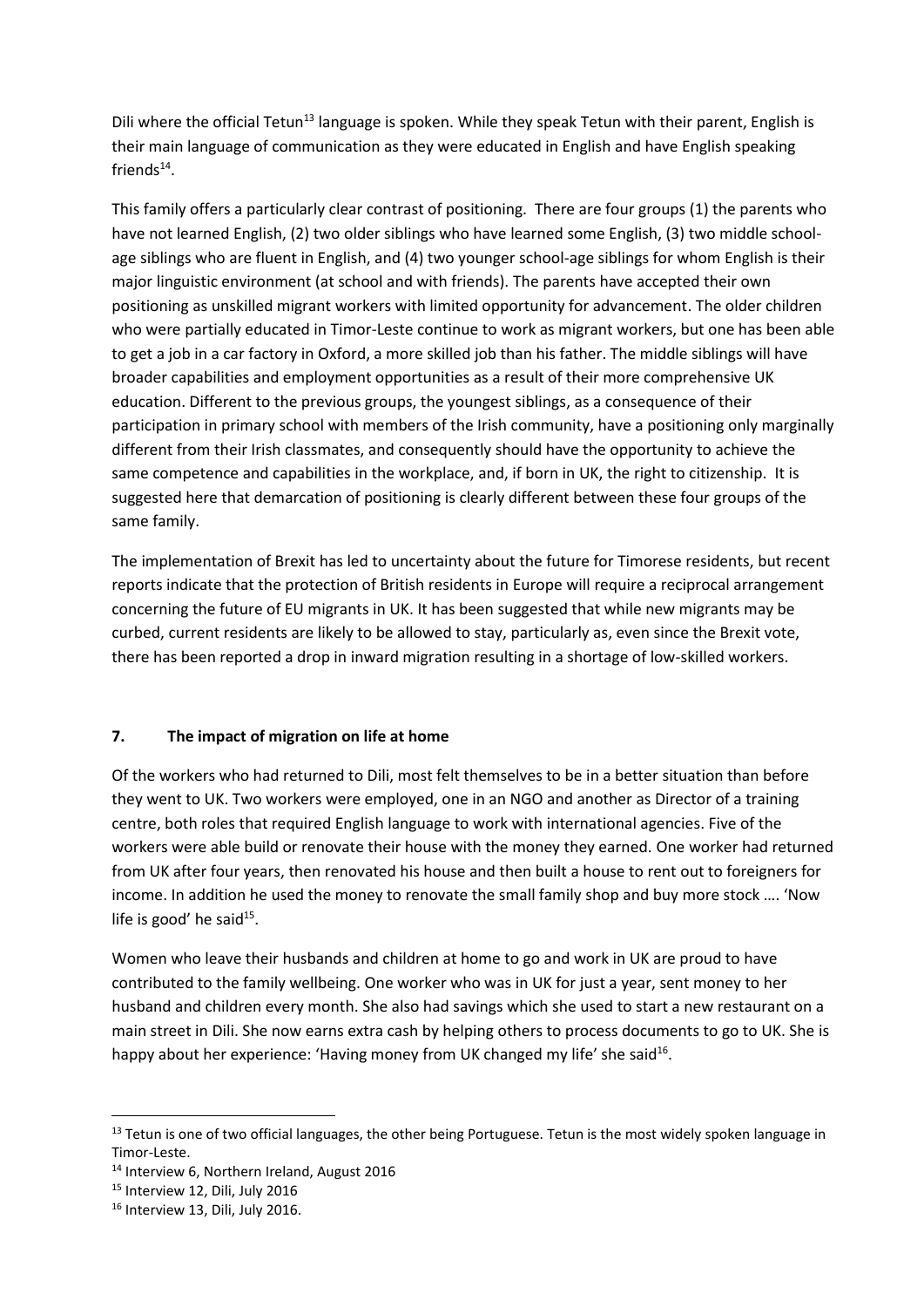Another who worked in UK from 2003-5 returned home to build a house and he bought a vehicle for a family business, but both these were burnt in the 2006 violence and so all the benefit from his work was destroyed. He did not go back to the UK because he wanted to stay with his young children<sup>17</sup>.

Another female worker was in UK for three years and has now set up a small shop in the neighbourhood where she lives. Since she returned, her husband has gone to UK and sends back \$500 a month for her and their two children. When her husband returns they plan to buy some land and build a house<sup>18</sup>.

One single worker sent money for his brother's education and his parent's daily support also was able to save and use the money for his wedding. Another was away for seven years but came home because his fiancé wanted him to return, and they used the money to build a house when he returned. Two of the workers had arrived in Northern Ireland single but met and married a Timorese partner where they continue to live.

Albeit they were receiving what is considered in UK to be a meagre wage, as a consequence of their work in the UK, workers could establish infrastructure (house or business) when they returned home, and position themselves in such a way that their status was raised due to the superior income they earned overseas compared to those that stayed at home.

### **8. Conclusion**

The desire for a better life drives large numbers of Timorese to seek secure employment overseas because it is not available in Timor-Leste. The UK is the largest single destination. Most Timorese work as low skilled workers in spite of many of them having tertiary qualifications. Many live and work in a largely Timorese social context isolated from the broader community and speak minimal English. Once in work they may feel obliged to continue working to send remittances to their families at home over many years in spite of wanting to return home.

A major source of employment is the Moy Park chicken factories in Northern Ireland and other meat works. Few have learned English nor have they been upgraded to supervisory roles, and they accept their positioning as temporary migrant workers on the factory production lines in spite of some workers having been there for up to 8-14 years. On the other hand, the Eastern Europeans who have caused them some distress have engaged in repositioning themselves as supervisors, even though they are more recent arrivals. No workers spoke of direct discrimination by British people but it was these eastern Europeans that Timorese accused of unfair or corrupt practises in the workplace.

The lack of knowledge of cultural mores and local laws resulted in some conflicts arising for Timorese workers. Others have worked hard to resolve problems that reflect badly on the Timorese community, and actively engage in repositioning themselves and the others of the Timor-Leste community to reduce negative perceptions of them in the host community.

Others have gained good English skills and made English friends, gaining a broader sense of achievement and pride from their UK experiences, such that money to support their family was not their sole motivation. Some of these played critical leadership roles in the Timorese community, guiding

<sup>17</sup> Interview 17, Dili July 2016

<sup>&</sup>lt;sup>18</sup> Interview 14, Dili, July 2016.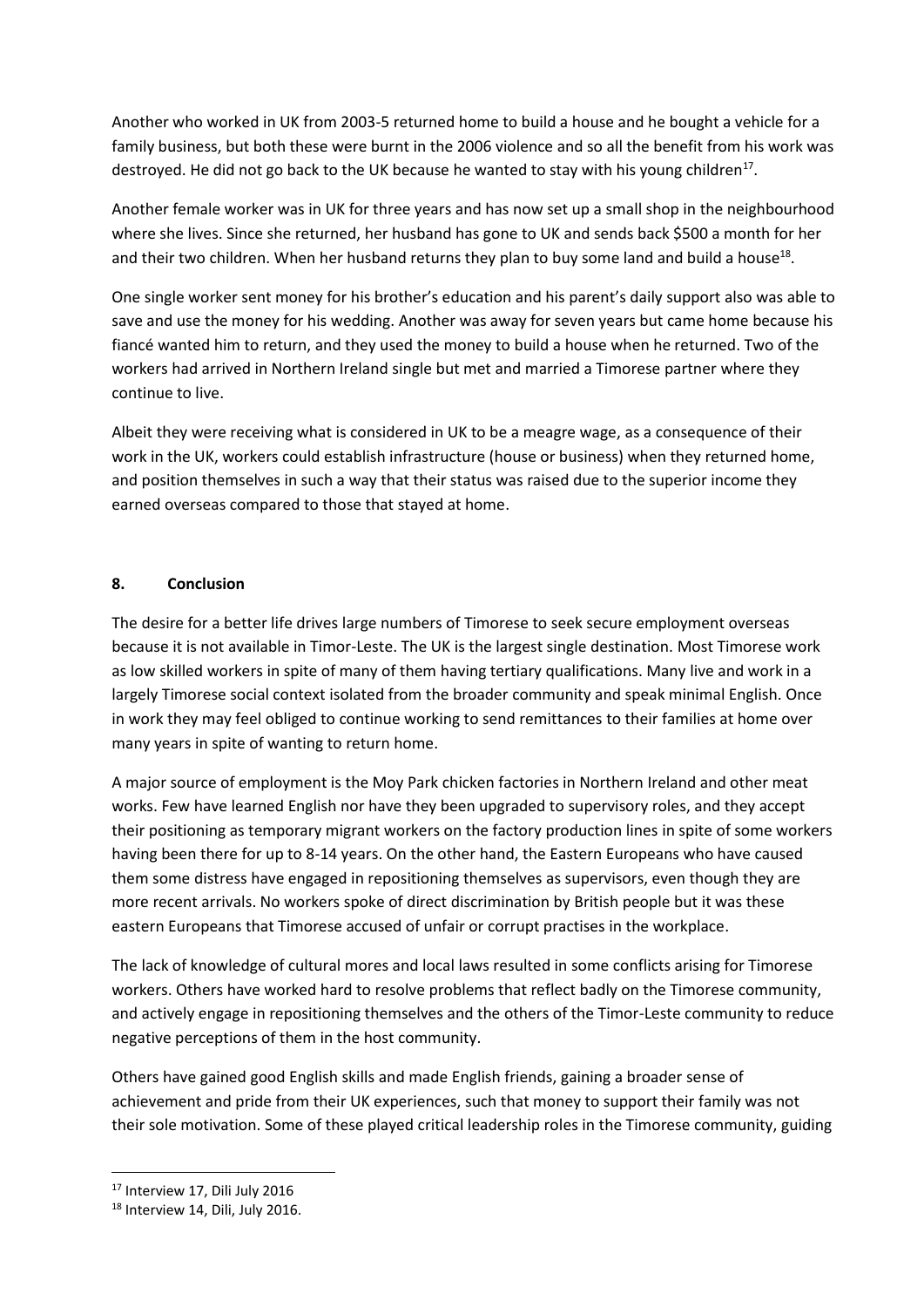others to understand the society in which they live, and engaging with social services on their behalf. As a consequence of the work skills that they acquired in the UK, some of these workers position themselves with valuable work skills to bring back to Timor-Leste, particularly the western work culture, keeping to time and meeting targets, and importantly the social skills to mediate relationships with other people from different social contexts. One worker was interested in helping to establish social services in Timor-Leste such that exist in UK.

Among those who have returned to Timor-Leste there is an overwhelming sense of having achieved a better place or status in life than they had before they went to the UK. That is because the money they earned in the UK enabled them to improve their life in Timor-Leste, either through starting or improving a business, or by earning the cash required to get married and/or build a house. Not only did this improve their family's economic circumstances but often increased their status in the community as well. Those that have become fluent in English and more understanding of western workplace culture have an advantage in obtaining work in offices with international links when they return home.

A number of families have chosen to bring up their families in the UK, resulting in different opportunities and expectations among the UK born and educated Timorese children, whose positioning developed at school confers them with discursive rights and duties more aligned with UK citizens. These children have their futures in UK, many of them never having visited Timor-Leste. Their parents' decision about their own future is to achieve the best outcome for their children, positioning themselves as permanent migrants without prospects of improving their own status. Children of migrant workers who were born and partially educated in East Timor retain a Timorese identity but benefit from the greater educational and work opportunities in UK. Those born in Timor-Leste and fully educated in UK continue to position themselves as Timorese but become fluent in English and are more comfortable with the idea of a future in the UK where their friends are than in Timor-Leste which is a distant memory. Those born, raised and educated in the UK have no memories of Timor-Leste and have a future as UK citizens. It does not appear that Brexit will deny any of them this option, only reduce new arrivals.

Positioning theory has provided a useful tool to analyse the various 'positions' that Timorese migrants have taken. It shows how some individuals have positively influenced their experience in relation to their host communities by engaging more deeply with the host community, while others who have failed to engage with the local language and culture have been more likely to engage in anti-social or illegal behaviour. However the majority are content to continue work as low-skilled workers with their aspirations firmly based on supporting their family at home.

In Timor-Leste there are few employment opportunities to use their new skills, so despite their improved position as a consequence of their experience and new attributes, many are not able to transition that into jobs at home. However most workers believed that their lives has been enriched by the experience of working in the UK, either because it had enabled them to establish or improve a business or other improvements in their lives. A challenge for Timor-Leste and the development community is to create an environment where people bringing back new attributes can apply these such as to contribute to the development of this young nation.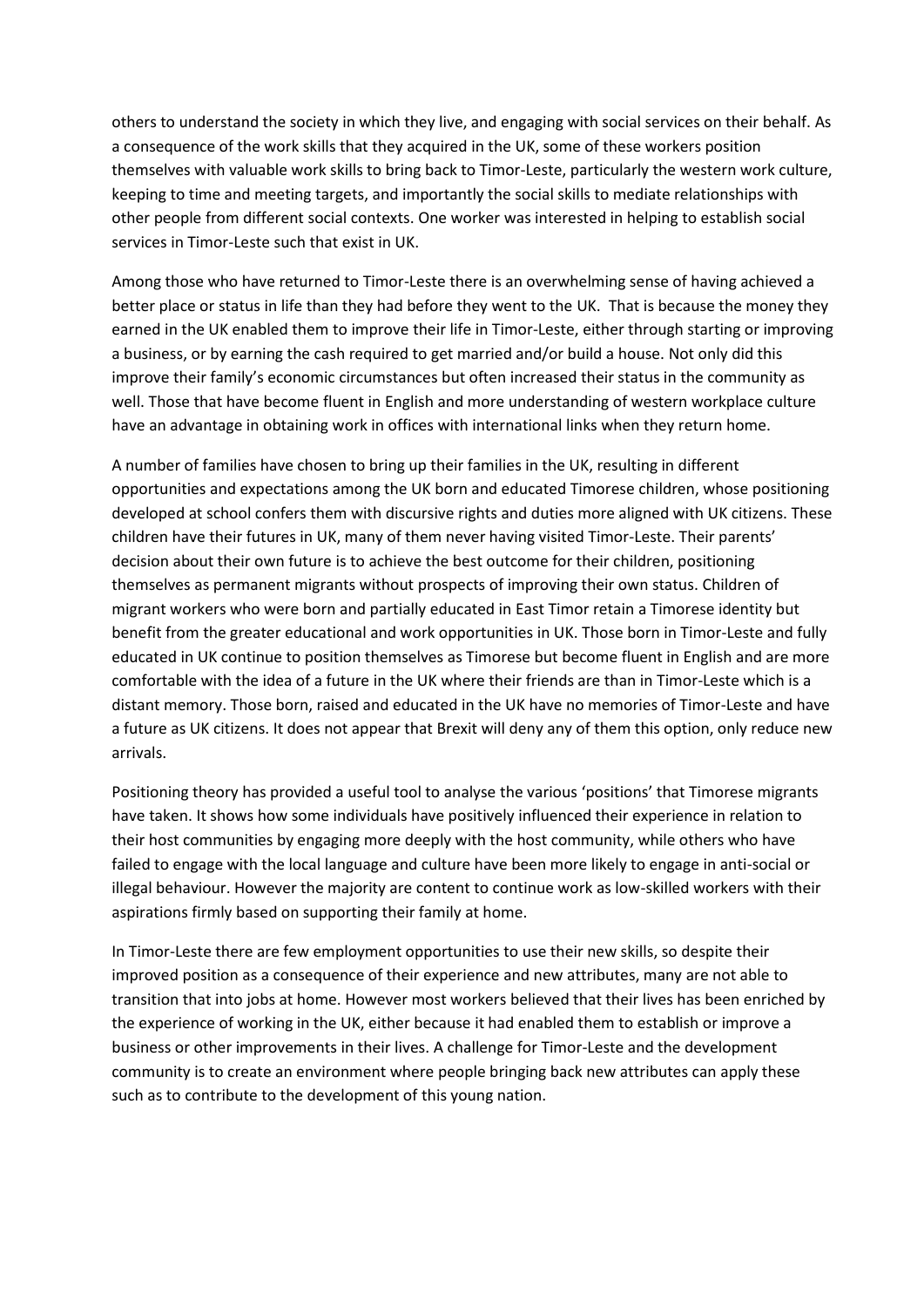# **References**

Boxer, L. (2005) 'Harness hope and Make Opportunity Happen' in (Eds) Charlesworth et al. *Women and Work,* RMIT Publishing pp125-142

Cabral, E. and Martin-Jones, M. 'Moving north, navigating new work worlds and re-mooring: language and other semiotic resources in the migration trajectories of East Timorese in the UK' C. Kerfoot and K. Hyltenstam (eds.) *Entangled discourses, south north orders of visibility*, New York: Routledge 2016

Da Cruz Pui, J.A., da Costa, M & Powell, M (2016), Understanding remittances and what happens when they are sent back home: An exploratory stydy of Timorese overseas workers and their families, Workshop presentation, SEPFOPE, Dili, November 2016

De Haan, A. (2006) 'Migration in the Development Studies Literature - Has It Come Out of Its Marginality? ' UNU-WIDER Research Paper No. 2006/19.

ESCAP (2015), 'Asia-Pacific Migration Report 2015 – Migrants' contribution to development'

Harré, R. (2012) 'Positioning theory: moral dimensions of social-cultural psychology', in J. Valsiner (ed.) *The Oxford Handbook of Culture and Psychology*. New York: Oxford University, pp. 191–206.

ILO (2016), 'Structural transformation and jobs in Timor-Leste', International Labour Organisation, Dili.

IRI (2016) 'National Survey of Public Opinion' November 2016, Centre for Insights in Survey Research, International Republican Institute http://www.iri.org/sites/default/files/english\_timor-leste\_2016 [public\\_opinion\\_ poll\\_for\\_public\\_release.pdf](http://www.iri.org/sites/default/files/english_timor-leste_2016_%20public_opinion_%20%20poll_for_public_release.pdf)

Lao Hamutuk (2016), 'Rights and Sustainability in Timor-Leste's Development', November 2016 [www.laohamutuk.org](http://www.laohamutuk.org/)

Moghaddam, F. and Harré, R. (2010) 'Words, conflicts and political processes', in F. Moghaddam and R. Harré (eds) *Words of Conflict, Words of War: How the language we use in political processes sparks fighting*. Santa Barbara, CA: Praeger

Peake, G (2014) 'Hard-working, respectful and warm... we could learn from our Timorese guests' Belfast Telegraph 24/6/2014

Soares, B. (2014) 'Sending People Overseas, Generating Money', National Adviser to SEPFOPE (unpublished).

McWilliam, A. (2015) 'Backing themselves: East Timorese labour migrants in Oxford' University of Oxford's Centre on Migration, Policy and Society (COMPAS) 14 May 2015 <https://www.compas.ox.ac.uk/2015/backing-themselves-east-timorese-labour-migrants-in-oxford/>

McWilliam (2014) 'Migration and Rural-Urban Inequalities in Timor-Leste' State, Society and Governance in Melanesia - In Brief 1/2014 ANU.

Wigglesworth, A (2016), Activism and Aid: Young citizens' experiences of development and democracy in Timor-Leste, 150pp Monash University Publishing.